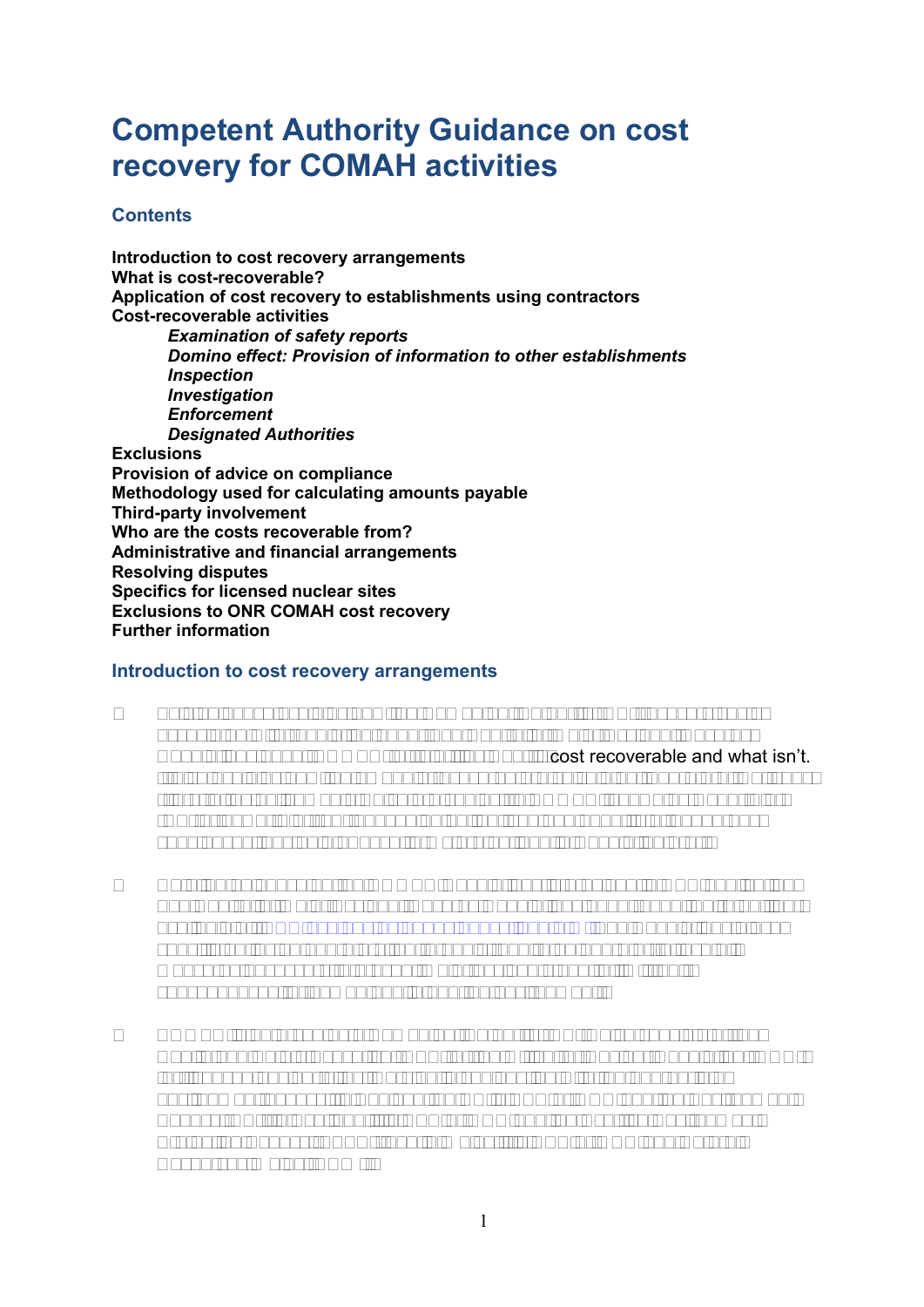- 4 The Health and Safety at Work etc. Act 1974 (the 'HSW Act') s. 43 (2) allows ministers to set fees by regulations. Using this provision, Regulation 28 of COMAH requires operators to pay a fee to the CA for the work it carries out under the Regulations. Regulation 28 also provides for HSE or ONR to recover its costs for conventional health and safety work (known as Relevant Statutory Provisions or RSPs). This applies at some UT COMAH establishments, except where the presence of dangerous substances at an establishment is for a purpose ancillary to the main activity.
- 5 In all cases the mechanism of cost recovery is based on the amount of resource used in discharging the relevant functions.

#### **What is cost-recoverable?**

- 6 For the CA, the cost of carrying out COMAH functions and enforcing the Regulations at all establishments is recoverable.
- 7 For HSE, COMAH cost recovery is extended to all regulatory work associated with RSPs at UT establishments where the COMAH activity is not ancillary to the main business. Operators of UT establishments will be advised by their COMAH Intervention Manager (CIM) if RSP work will not be cost recovered under COMAH.
- 8 LT establishments will be subject to cost recovery in respect of contraventions of RSPs, not covered by COMAH Regulations, under Fee for Intervention (see [www.hse.gov.uk/fee-for-intervention/index.htm\)](http://www.hse.gov.uk/fee-for-intervention/index.htm). Fee for intervention (FFI) does not apply to licensed nuclear sites; for further guidance on nuclear relevant cost recovery see paragraph 40.
- 9 Cost recoverable work can be by any member of HSE staff carrying out work linked to a specific function.
- 10 Where an establishment is also regulated under the Environmental Permitting Regulations in England and Wales, or the Pollution Prevention and Control Regulations in Scotland regulation will be undertaken by the appropriate environmental agency. Further information on the relevant charging schemes can be obtained from the relevant environment agencies.

# **Application of cost recovery to establishments using contractors**

- 11 Irrespective of whether activity at an establishment relates to work carried out by CA employees or third parties, costs are recovered according to the criteria in paragraphs 6-9.
- 12 If, as part of a COMAH investigation, it is necessary to visit a contractor that had been working at an establishment, costs will be recovered from the operator. However if such enquiries lead to further investigation of health and safety issues not related to the responsibilities of the operator, no further costs will be recoverable from them.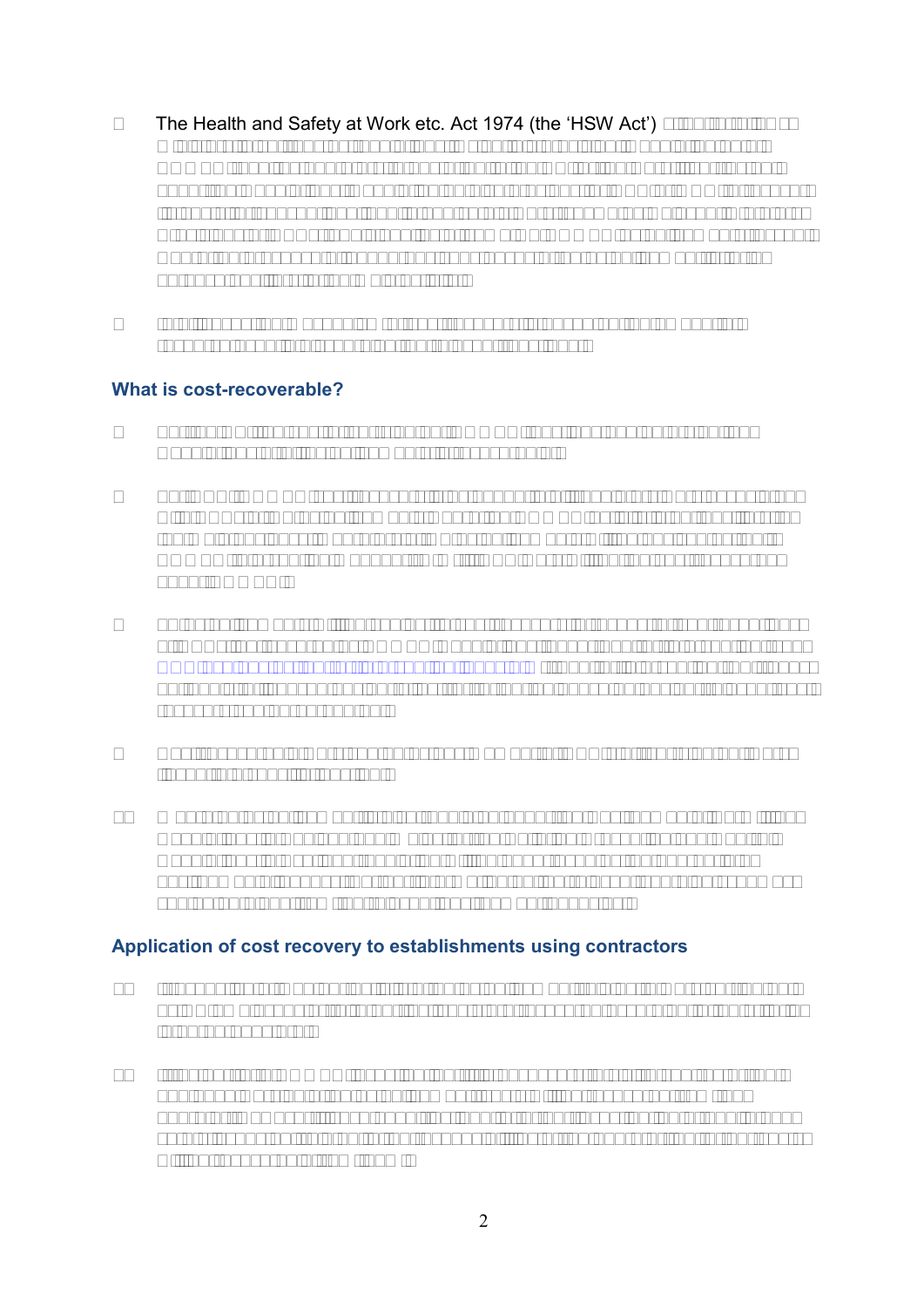# **Cost-recoverable activities**

#### *Examination of safety reports*

- 13 Examination of safety reports is cost recoverable. This will mostly be desk based and will not involve site visits. If examination of the safety report leads the CA to believe that a site visit is appropriate then it will be cost recovered under the category of inspection.
- 14 The amount of time spent on the examination of a safety report is dependent on the type of report (e.g. new, modification etc.), the nature of the hazards present and the complexity of the information presented. As part of its examination the CA may make a request for further information it considers to be necessary and recover costs for the assessment of this additional information.
- 15 This also includes work to assess pre-construction or pre-operation safety reports.

#### *Domino effect: Provision of information to other establishments*

16 Work required to designate groups of establishments where the likelihood or consequences of a major accident may be increased because of the location and proximity of other establishments as domino groups is cost-recoverable.

#### *Inspection*

- 17 The CA recovers costs for work associated with inspection including all work checking compliance with the duties placed on an operator under COMAH.
- 18 The amount of time cost recovered will vary depending upon the individual circumstances of each inspection but will include time spent preparing, reporting on findings as well as conducting the inspection. Time spent reviewing an operator's response to actions raised following a visit will also be recovered.
- 19 Activity to ensure the operators of UT establishments have complied with requirements to provide information to the persons within their Public Information Zone (PIZ) and provide information to their Local Authority for the purposes of preparing an external emergency plan will be cost recovered as part of an inspection.

#### *Investigation*

20 The CA investigates all major accidents and serious incidents which could have resulted in a major accident as well as complaints meeting certain criteria. This activity is cost recoverable. During the initial stages of an investigation it may not always be clear whether the incident is COMAH related, the CA will advise the operator as soon as it becomes evident whether the work will be subject to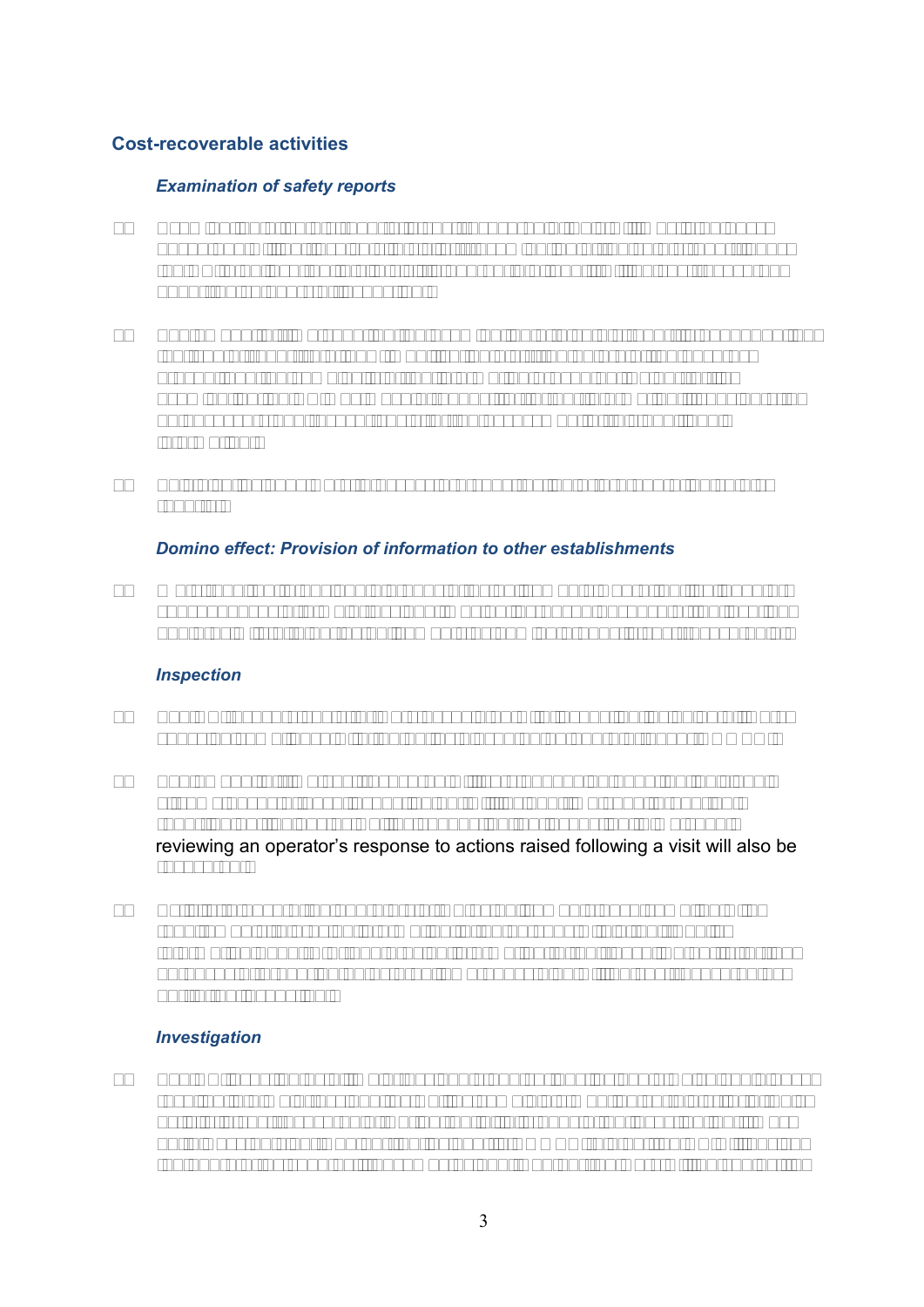COMAH cost recovery.

# *Enforcement*

- 21 Subject to the exclusions outlined in paragraphs 22-24, costs connected with enforcement activities are recovered from operators.
- 22 Where a possible offence comes to the attention of the CA, any activities carried out to enable the CA to decide whether to prosecute and in preparing a summons or, in Scotland, preparing a report for the Procurator Fiscal is costrecoverable. This may include consideration of facts, gathering evidence, taking statements and other legal work. Where costs have been recovered as a result of these activities the CA will not seek to recover them as legal costs.

# *Designated Authorities*

23 The environment agencies may have a role in external emergency planning, as Designated Authorities. Their costs may be recovered by LAs under Reg 29 of the Regulations.

# **Exclusions**

- 24 Costs will not be recovered for:
	- legal proceedings connected with duties under COMAH from the time a summons is obtained from a Magistrates Court, and any subsequent investigation in connection with that prosecution in England and Wales or; investigation or prosecution connected with duties under COMAH from the time the case is referred to the Procurator Fiscal or the Procurator Fiscal intervenes, whichever is the sooner, in Scotland;
	- work in connection with an appeal against an improvement or prohibition notice at an Employment Tribunal from the date that the Tribunal receives a notice of appeal;
	- activity carried out by the CA in connection with the use of the Regulatory Challenge Mechanism (see [www.hse.gov.uk/comah/guidance/challenge](http://www.hse.gov.uk/comah/guidance/challenge-mechanism.pdf)[mechanism.pdf\)](http://www.hse.gov.uk/comah/guidance/challenge-mechanism.pdf) by an operator at Stages 1, 2 and 3;
	- activity related to cost-recovery disputes (see [www.hse.gov.uk/charging/comahcharg/disputes.htm\)](http://www.hse.gov.uk/charging/comahcharg/disputes.htm)
	- examination of external emergency plans;
	- examination of arrangements for testing external emergency plans;
- 25 Costs will not be recovered under COMAH if the work has already been recovered under another regime, such as FFI or Environmental Permitting Regulations (EPR) subsistence fees.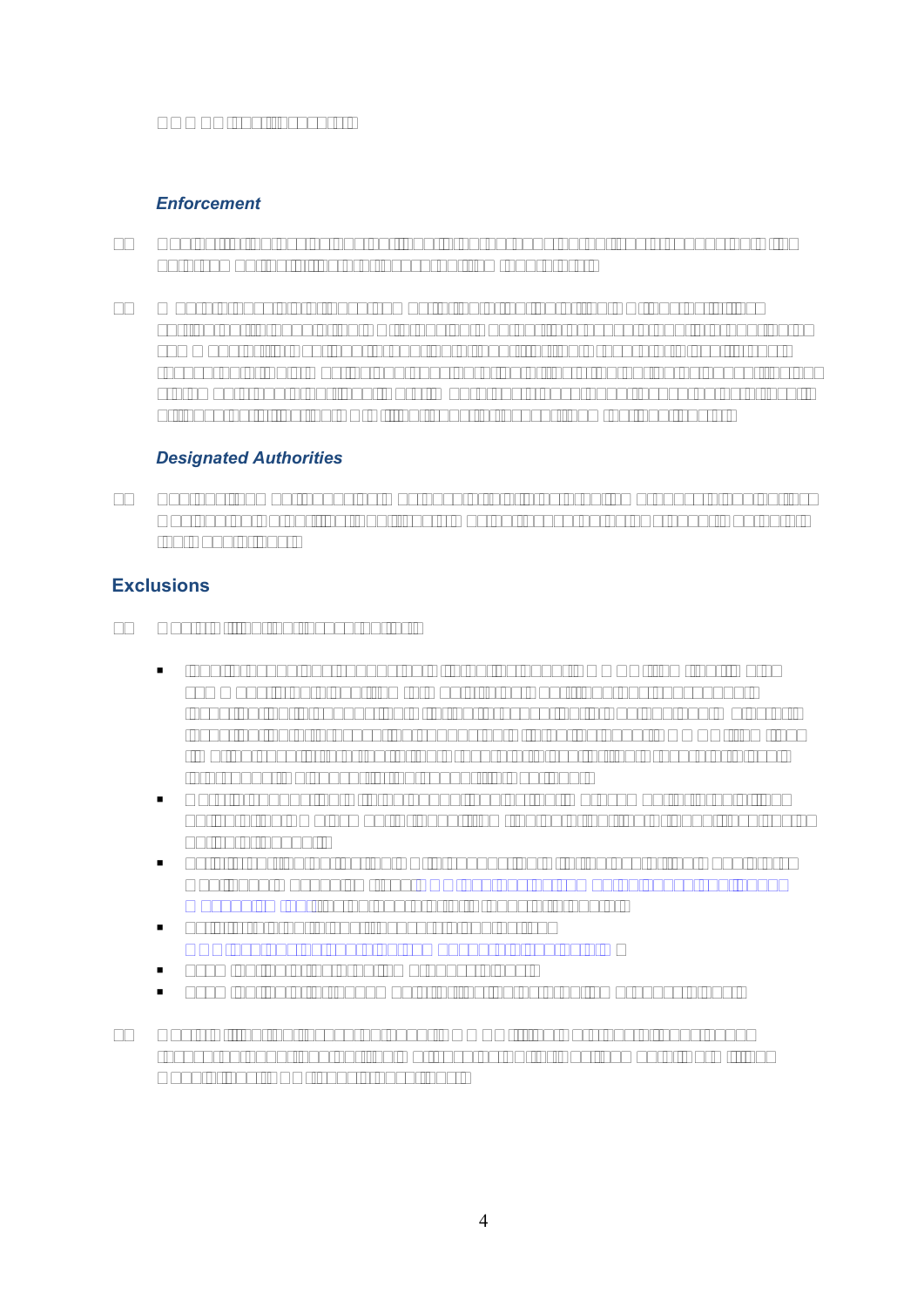# **Provision of advice on compliance**

- 26 The CA does not cost recover for advice given to operators in advance of coming into scope of COMAH. However, this does not include pre-receipt activities for safety reports for which costs are recovered. The CA expects duty holders to make best use of existing published guidance before requesting specific information or guidance from inspectors.
- 27 Operators may contact the CA for advice on compliance (see [www.hse.gov.uk/comah/understanding-comah-supporting-businesses.pdf\).](http://www.hse.gov.uk/comah/understanding-comah-supporting-businesses.pdf) Advice given by HSE on the general application of RSPs is not subject to cost recovery.

# **Methodology used for calculating amounts payable**

- 28 The amount recovered from an operator is calculated on the basis of the time expended on any particular cost-recoverable activity multiplied by the appropriate cost recovery rate. The cost of travelling to HSE or agency offices and to COMAH establishments or other locations is not recovered directly from the operator but is included in the overhead element used to calculate the relevant cost recovery charge rate.
- 29 Each CA organisation uses separate models to calculate its hourly rate. All HSE cost recovery regime hourly rates (COMAH, FFI etc) are calculated on a consistent basis. Rates include the gross salary of staff, regime overheads such as operational support, sector wide common good activity, costs of travelling to sites, management oversight and science support plus a share of wider organisational overheads such as IT, accommodation and corporate support. Work that can not be directly attributed to a specific site and function falls within the definition of overheads work.
- 30 The costs for HSE, ONR, and EA are calculated in accordance with Treasury guidance in Managing public money at: [www.gov.uk/government/publications/managing-public-money.](http://www.gov.uk/government/publications/managing-public-money)

The costs for SEPA are calculated in accordance with the Scottish Public Finance Manual: Legislative Background and Applicability, at: [http://www.scotland.gov.uk/Topics/Government/Finance/spfm/Intro.](http://www.scotland.gov.uk/Topics/Government/Finance/spfm/Intro)

The costs for NRW are calculated in accordance with Managing Welsh Public Money, at: [http://gov.wales/funding/managing-welsh-public-money/?lang=en.](http://gov.wales/funding/managing-welsh-public-money/?lang=en)

31 Each member of the CA operates a work-recording system to log the amount of time expended and applies its own cost recovery rate.

# **Third-party involvement**

32 Where work is contracted to a third party, the actual cost to the CA of the service will be recovered from the operator. This will be shown as a separate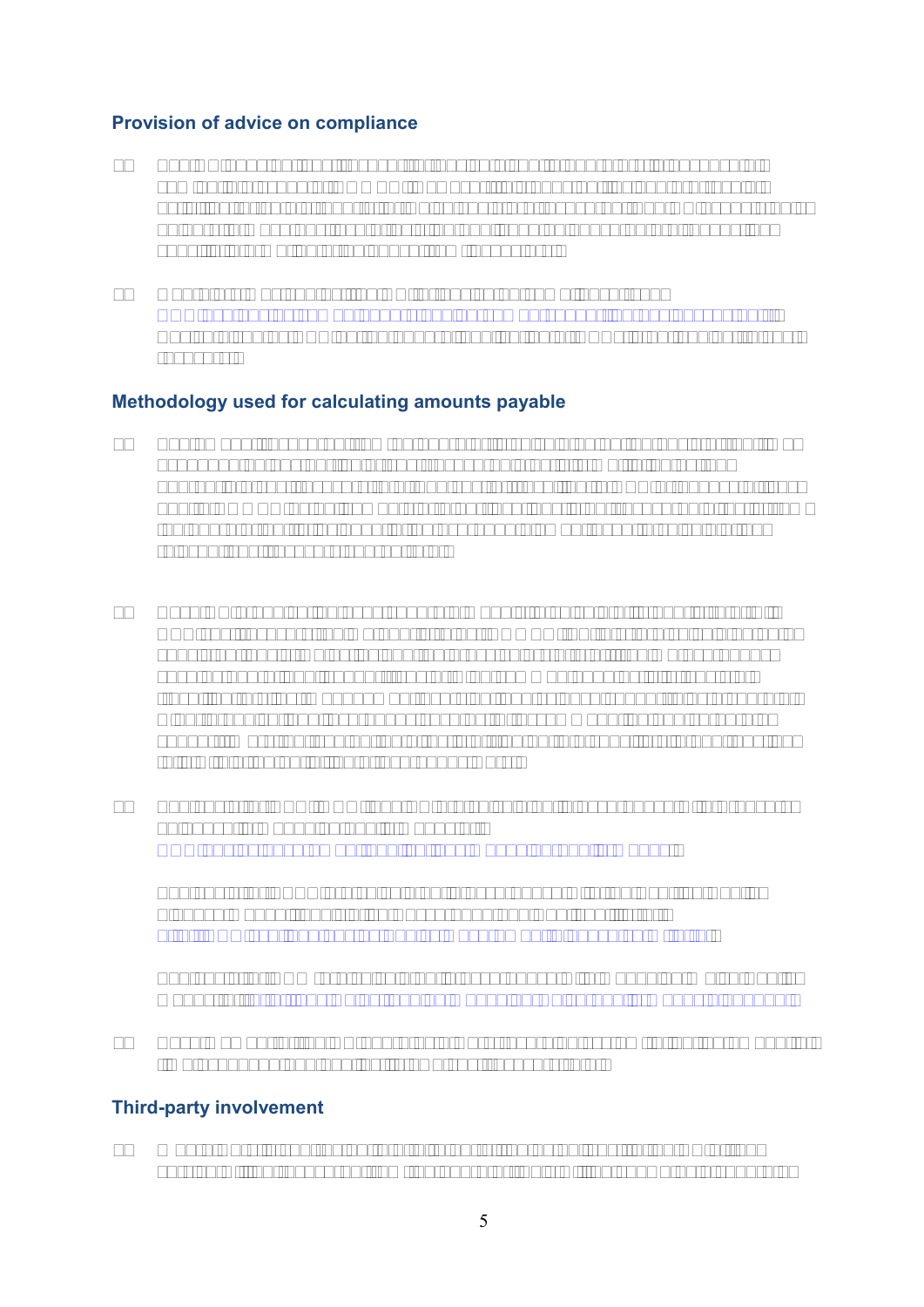item on the invoice and the cost recovery rate may differ from the hourly rate. The CAs have management arrangements to ensure that the quality and duration of the work of third parties is properly controlled and monitored.

# **Who are the costs recoverable from?**

33 The amounts to be recovered fall to the operator of the COMAH establishment as defined in COMAH.

# **Administrative and financial arrangements**

- 34 Invoices are issued for payment direct by the relevant CA organisation who has conducted the work. Therefore, where the CA has conducted an inspection or assessed a safety report that involved work by HSE (or ONR) and the appropriate agency, the operator will receive two invoices, one each from HSE (or ONR) and the agency concerned.
- 35 Invoices from HSE will identify:
	- who carried out the relevant work and the period to which the invoice relates;
	- separate costs for each recoverable activity and member of the CA;
	- the number of hours against each activity;
	- the rate to be applied to the number of hours;
	- the total payable;
	- comments to support the work undertaken.
- 36 Invoicing arrangements may vary depending on the CA organisation involved. HSE, EA, SEPA or NRW pursues outstanding debts in accordance with its own debt-recovery procedures. Any queries relating to making a payment should be sent to the invoicing organisation.

# **Resolving disputes**

- 37 If a dispute arises over the cost-recovery regime as a whole, it will be referred to senior officials from the CA. If the matter cannot be resolved, it will be considered by the COMAH Cost Recovery Review Group,
- 38 If there is a dispute over an individual invoice, efforts will be made by the CA to reach a resolution through informal discussion. In some cases, this may not be possible and the procedure for handling queries and disputed invoices should be used. For HSE, ONR, EA and SEPA, further details can be found at: [www.hse.gov.uk/charging/comahcharg/disputes.htm.](http://www.hse.gov.uk/charging/comahcharg/disputes.htm) For NRW, contact your local office for details of the disputes process. For the FFI guidance on LT establishments subject to cost recovery in respect of contraventions of RSPs not covered by COMAH Regulations, see [http://www.hse.gov.uk/fee-for](http://www.hse.gov.uk/fee-for-intervention/assets/docs/ffi-queries-dispute-process.pdf)[intervention/assets/docs/ffi-queries-dispute-process.pdf](http://www.hse.gov.uk/fee-for-intervention/assets/docs/ffi-queries-dispute-process.pdf) .